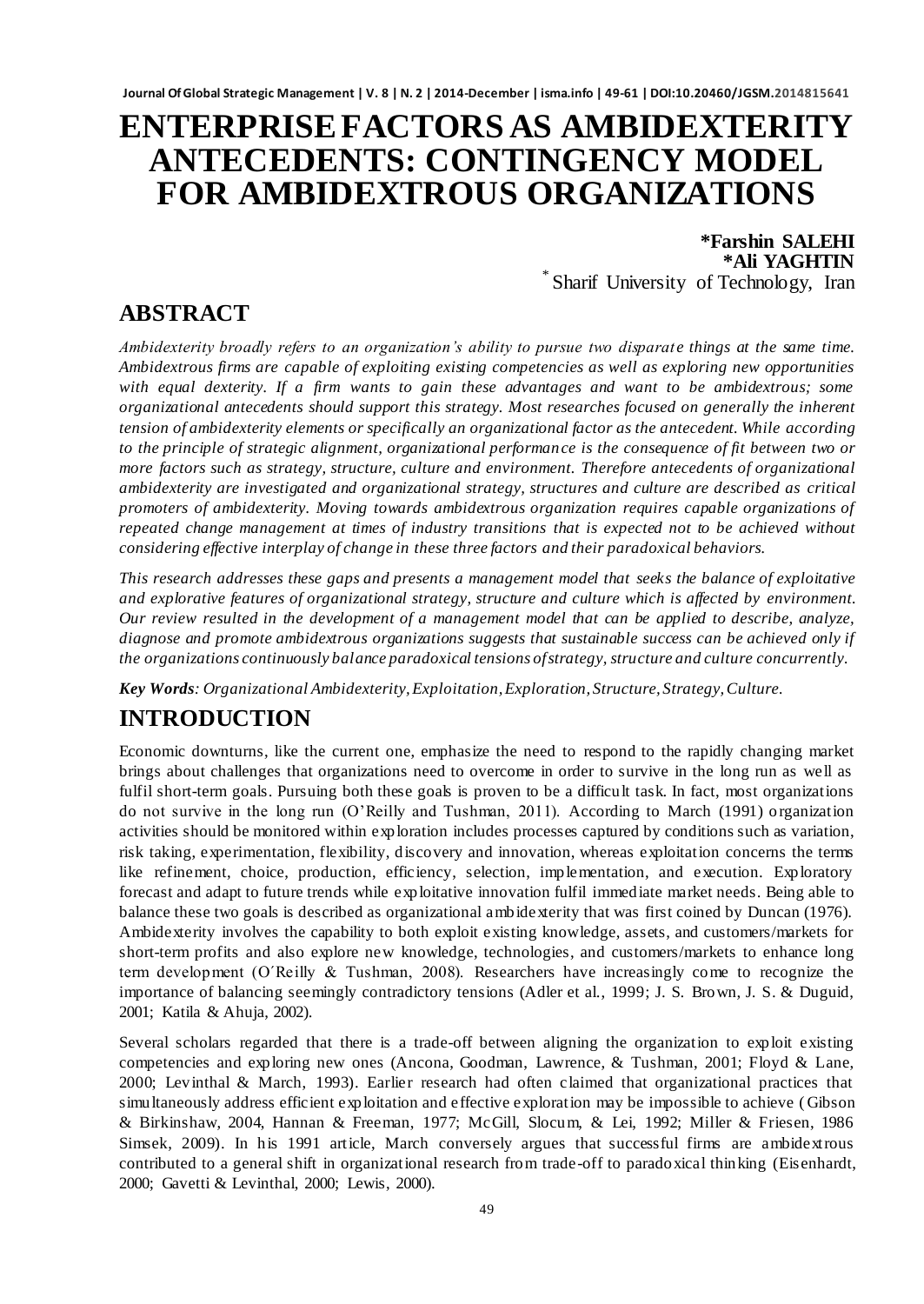While early conceptual research on organizational ambidexterity has been expanded to empirical studies on the relationship between organizational ambidexterity and firm performance (Gibson & Birkinshaw, 2004; He & Wong, 2004), how organizations achieve ambidexterity or the antecedents of balancing exploration and exploitation are yet to be understood through further study (Jansen, Bosch & Volberda., 2006; Gibson & Birkinshaw, 2004).

Most of scholars studied ambidexterity and achieving the balance from the viewpoint of structure. Structural ambidexterity achieves the balance through temporal separation (Gupta, Smith and Shalley, 2006; Simsek et al., 2009), while contextual ambidexterity simultaneously explore and exploit within a business unit (Gibson and Birkinshaw, 2004, Simsek et al., 2009). However few researches emphasize ambidexterity from the viewpoint of strategic management (e.g. Lubatkin et al., 2006; Smith and Tushman, 2005) and less is argued that ambidexterity is grounded in the type of organizational culture (Ghoshal and Bartlett, 1994; Gibson and Birkinshaw, 2004; Simsek et al., 2009).

Structure has a considerable impact on the development of organization using its content, dimensional and environmental aspects, it is considered to be one of the factors which enhance the productivity of organization. But as strategy is first formulated in organization and then managers develop structure, appropriate drafting of strategy must not be forgotten in a way that organization can fulfill its main objectives. This necessitates an appropriate culture within the organization that will support the organization in implementing strategies rather than an obstacle to the failure of strategy (Beygi, 2010).

Organizational structure and culture are typically part of strategic decisions of the top manag ement (Lyles and Schwenk, 1992). Studies have also proposed a variety of antecedents, and begun to specify more complex relationships and potential moderating effects (Auh & Menguc, 2005; Jansen, van den Bosch, & Volberda, 2006). Yet most researches focused on generally the inherent tension of ambidexterity elements or specifically an organizational factor as the antecedent. Thus we see a need for an additional assessment of ambidexterity also from a 3dimentional perspective: Organizational strategy, structure and culture. This research addresses these gaps and presents a management model that designs Strategy, Structure and culture as three basic organizational factors paradoxically to achieve ambidextrous organization.

### **CONCEPTUAL FRAMEWORK**



**Fig 1. Organizational Ambidexterity Antecedents**

### **MUTUAL RELATIONS BETWEEN STRATEGY, STRUCTURE AND CULTURE**

Strategy refers to direction and scope of an organization over the long-term that achieves advantage for the organization through its configuration of resources within a challenging environment, to achieve its markets, customers or client's acceptance and to fulfill stakeholder expectations (Johnson et al. 2008). Organizational strategy is long-term plan for organization which helps organization achieve its goals in a competitive environment (Benet, 1999). Organizational strategy emphasizes the monitoring and evaluation of external opportunities and threats in light of comparative strengths and weaknesses to generate and implement a new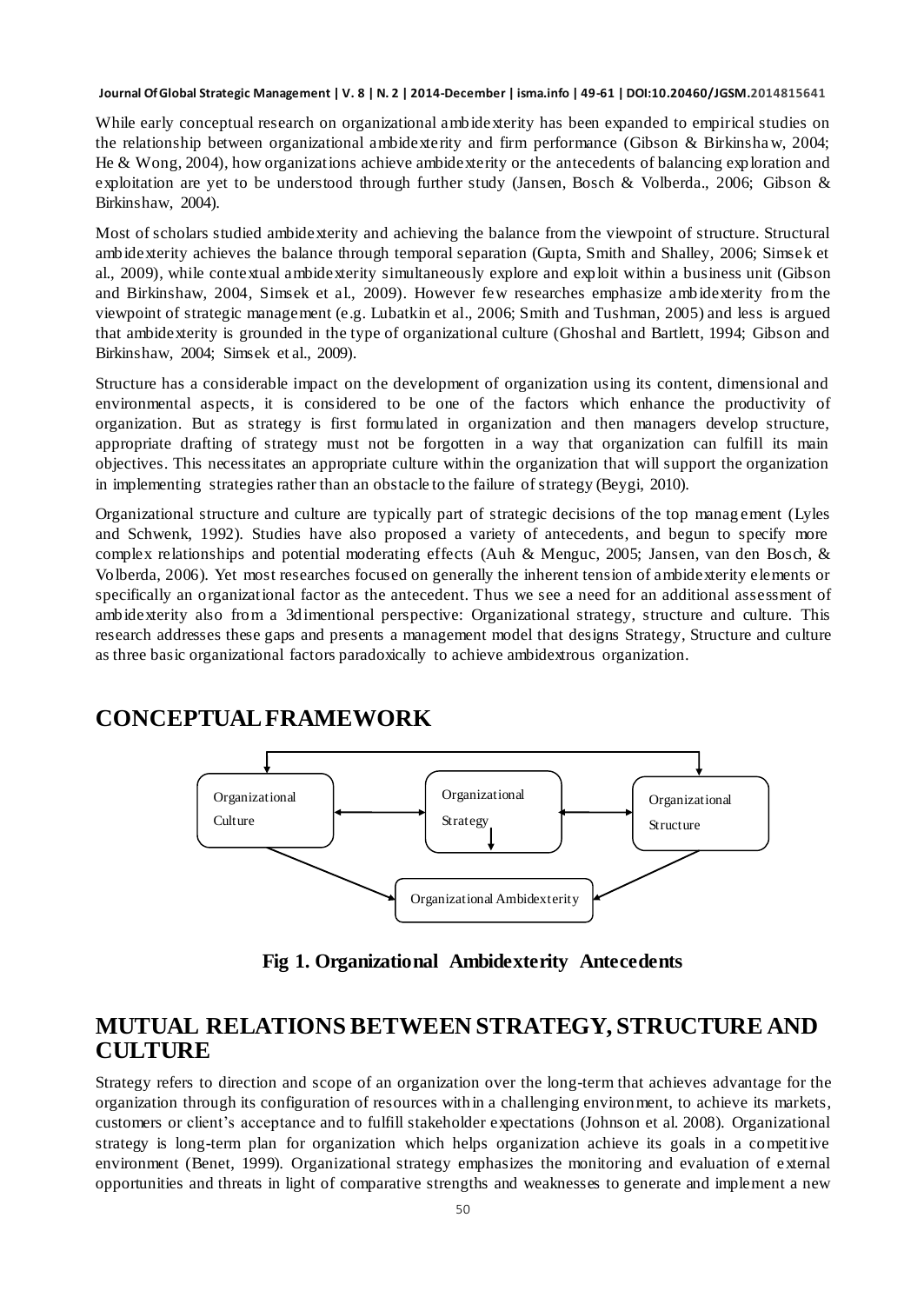strategic direction (Hunger and Wheelen, 2007). It is a continuous, iterative process aimed at keeping an organization as a whole appropriately matched to its environment (Certo and Peter, 1991). Certo and Peter further state that organizational environments are constantly changing and organizations must be modified accordingly to ensure that organizational goals can be attained.

Strategy is the force that mediates between the firm and its environment. Firms whose strategy and structure are aligned should be less vulnerable to external changes and internal inefficiencies, and should thus perform better because "the structure provides the necessary systems and processes essential for successful strategy implementation" (Habib and Victor, 1991, p. 589). Chandler studied almost 100 of America's largest firms from 1909 to 1959. He concluded that organization structures follow the growth strategies of firms. In his 1962 groundbreaking work, Chandler showed that a long-term coordinated strategy was necessary to give a company structure, direction, and focus. He says it concisely; structure follows strategy (Chandler, 1962).

Structure, whether formally or informally defined, such as a built structure or a structure of society, has two aspects. It includes, first, the lines of authority and communication between different administrative offices and officers and second, the information and data that flows through the lines if communication and authority (Chandler 1962). The structure can affect the effectiveness of managers through the frequency of information among members, because the frequency of information facilitates knowledge distribution and sharing (Davenport & Prusak, 1998). Organizational structure can be viewed as the way responsibility and power are allocated inside the organization and work procedures are carried out by organizational members (Blau, 1970; Dewar & Werbel, 1979; Germain, 1996; Gerwin & Kolodny, 1992).

Organizational structure models, as a particular configuration of structural dimensions, direct and shape the manner in which organization members perform their tasks in the course of achieving the organization's goals. Since both structure and culture determine the behavior of organization in different ways, it can be assumed that the model of the organizational structure influences organizational culture (Janićijević, 2013). Consequently researchers analyzed culture and structure and their mutual interaction (Wei, Liu, Hernd on, 2011; Singh, 2011; Zheng, Yang, McLean, 2010). It is quite possible that the compatibility of the behavior determined by the structural framework in an organization, and the behavior determined by cultural assumptions and values has an impact on strength or weakening of organizational culture. On the other hand, organizational culture realizes its impact on shaping organizational structure through forming the interpretative schemes of the top management, which selects the organizational structure model (James, James, Ashe, 1990).

Therefore the character of different components of management and organization, such as strategy and structure emerges precisely from the way in which employees and management understand organizational reality and behave in it which is organizational culture (Wilderom, Glunk & Maslowski, 2000).

Culture has been identified as a pattern of shared assumptions, beliefs, and expectations that guide members' interpretations and actions by defining appropriate behavior within an organization (Fiol, 1991; O'Reilly & Chatman, 1996). Cultural norms typically form around behaviors that are significant to a group such as how to interact with one another and prioritize objectives (e.g., Bettenhausen & Murninghan, 1991). Organizational culture is a form of collective interpretative scheme shared by the members of an organization, due to which they assign meanings to occurrences, people, and events within and outside of the organization in a similar way and treat them similarly (Schein, 2004; Alvesson, 2002; Martin, 2002).

Many studies have tried to prepare some conceptual models and test the effect of organizational culture (Daulatrum B. Lund, 2003; Mehta and R.Krishnan, 2004; Zabid and Sambasivan, 2004; Naranjo-Valencia et. al., 2011). A noticeable influence of a powerful culture clears up on the subject of strategy implementation that only a few studied emphasize on the effect of culture on strategy implementation (SakuMantere, 2000; Van Der Maas, 2008). This is in line with previous studies which had considered relationships between organizational culture and organization's performance indicators (Fey and Denison, 2003; Pirayeh et.al., 2011; Ouchi, 1981; Lee and Tseng, 2005; Abdul Rashid et.al, 2004; Carnall, 1990; Naranjo -Valencia, 2011; Lopez et.al, 2004; Davenport and Prusak, 1997).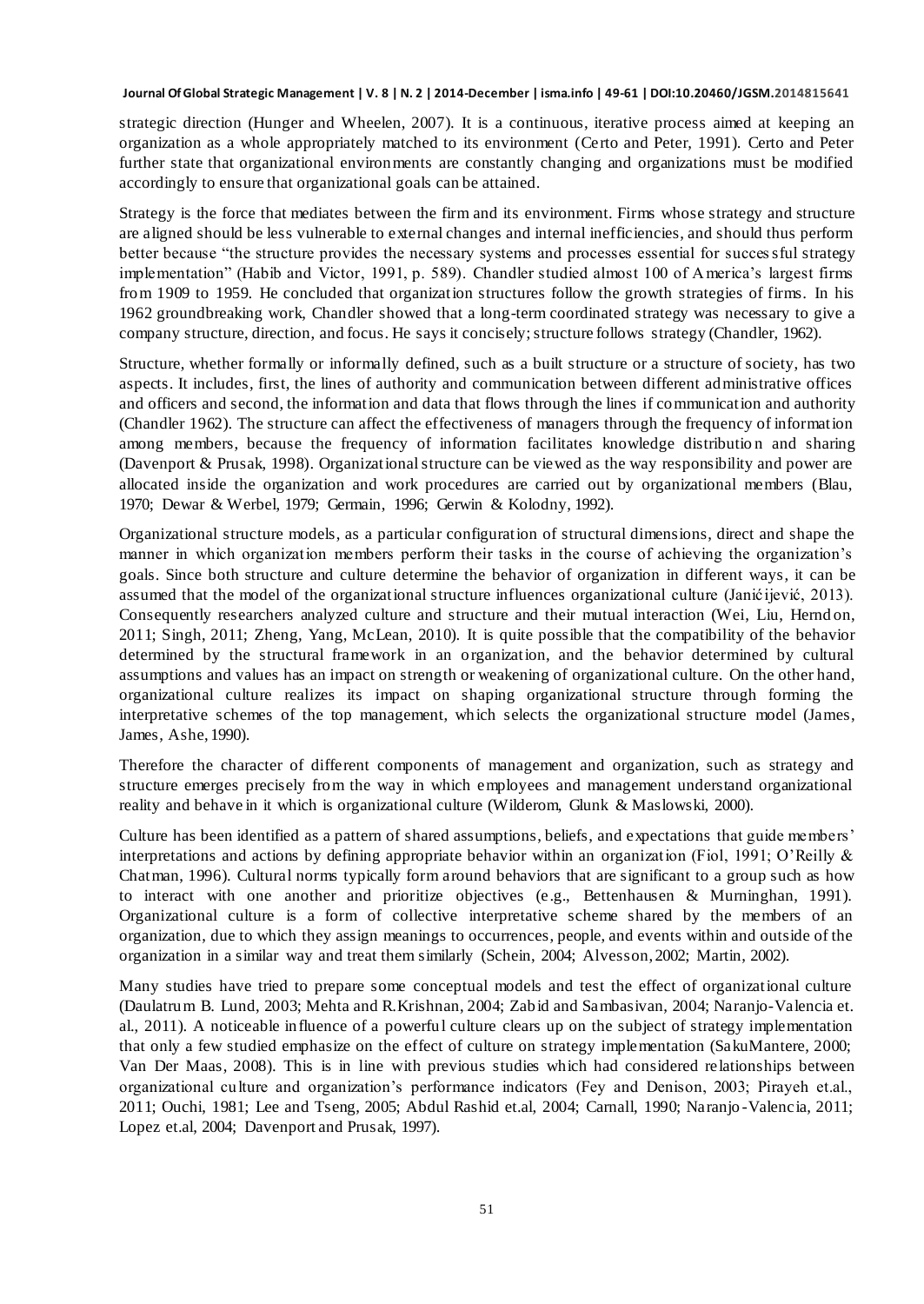## **STRATEGY AND AMBIDEXTROUS ORGANIZATION**

A number of studies have provided arguments on paradoxical phrases assumed for strategy processes, albeit using different terms and mostly without referring to one another.

| Table 1: Contradictory Organizational Strategy Tensions                                                                                 |                               |                                    |  |  |
|-----------------------------------------------------------------------------------------------------------------------------------------|-------------------------------|------------------------------------|--|--|
| <b>SCHOLAR</b>                                                                                                                          | <b>EXPLOITATION STRATEGY</b>  | <b>EXPLORATION STRATEGY</b>        |  |  |
| Burgelman (1991, 2002)                                                                                                                  | Variation-Reducing or Induced | Variation Increasing or Autonomous |  |  |
| The induced processes concern initiatives that are within the scope of the organization's current strategy and build on existing        |                               |                                    |  |  |
| knowledge, whereas the autonomous processes concern initiatives that emerge outside the current strategy's scope and involve the        |                               |                                    |  |  |
| creation of new competencies. He suggests that a combination of the two strategic processes may be the most beneficial, even though     |                               |                                    |  |  |
| this means that the organization never completely maximizes its efforts in the current domain.                                          |                               |                                    |  |  |
| Ghemawat and Ricart i Costa (1993)                                                                                                      | Static Efficiency             | Dynamic Efficiency                 |  |  |
| Static efficiency concerned about the refinement of existing products, processes, and capabilities. While dynamic efficiency concerned  |                               |                                    |  |  |
| about the development of new ones. They describe the organizational trade-off between these two strategic processes and demonstrate     |                               |                                    |  |  |
| that organizations have a tendency to focus on only one.                                                                                |                               |                                    |  |  |
| Hamel and Prahalad (1993)                                                                                                               | Leverage                      | Stretch                            |  |  |
| The need to exploit existing capabilities and the search for new ones is a key strategic challenge for creating competitive a dvantage. |                               |                                    |  |  |
| Sanchez, Heene, and Thomas (1996)                                                                                                       | Competence-Leveraging         | Competence Building                |  |  |
| Successful firms have the capability of maintaining a mix of competence-leveraging and competence-building activities. Competence       |                               |                                    |  |  |
| leveraging refers to applying existing competences, whereas competence building refers to the development of new capabilities.          |                               |                                    |  |  |
| Volberda, Baden-Fuller, and van den                                                                                                     | Selective                     | Adaptive                           |  |  |
| Bosch (2001)                                                                                                                            |                               |                                    |  |  |
| "Renewal journeys" is suggested that combine various aspects of both selective and adaptive strategic actions.                          |                               |                                    |  |  |

#### **Table 1: Contradictory Organizational Strategy Tensions**

## **STRUCTURE AND AMBIDEXTROUS ORGANIZATION**

Research on structural antecedents has focused on creating separate organization units and the use of formal and informal coordinating mechanis ms to stimulate innovation ambidexterity (Duncan, 1976; Christensen 1997; Tushman and O'Reilly, 1996; Jansen, et al., 2006). Ambidexterity can be defined as a firm's ability to operate complex organizational designs that provide for short-term efficiency and long-term innovation (Tushman & O'Reilly, 1996).

As shown in table 2, Organization theory scholars have long discussed the challenge of using organizational features that make possible both explore as well as exploit (Tushman and O'Reilly 1997, Gibson and Birkinshaw 2004, Siggelkow and Levinthal 2003). Thompson (1967) describes the trade-off between exploitation as efficiency and exploitation as flexibility as a central "paradox of administration" (p. 15).

Scholars first put forward different structural mechanisms to cope with the competing demands facing the organization (Adler, Goldoftas, & Levine, 1999; McDonough & Leifer, 1983; Tushman & O'Reilly, 1996). Conversely, Gibson and Birkinshaw (2004) proposed that ambidexterity arises from a business unit's organizational context.

| <b>SCHOLAR</b>                                                                                                                          |                         | <b>EXPLOITATION STRUCTURE</b> | <b>EXPLORATION STRUCTURE</b> |  |
|-----------------------------------------------------------------------------------------------------------------------------------------|-------------------------|-------------------------------|------------------------------|--|
| Separate Unit                                                                                                                           | Single Unit             |                               |                              |  |
| Burns and Stalker                                                                                                                       | Adler et al., 1999;     | Mechanistic                   | Organic                      |  |
| 1961, Duncan 1976,                                                                                                                      | Jansen et al., 2005a;   |                               |                              |  |
| Ford & Ford, 1994;                                                                                                                      | Sheremata, 2000; Gibson |                               |                              |  |
| Lawrence & Lorsch,                                                                                                                      | & Birkinshaw, 2004      |                               |                              |  |
| 1967; Lewis, 2000                                                                                                                       |                         |                               |                              |  |
| Mechanistic structures rely on standardization, centralization, and hierarchy which support efficiency, whereas organic structures with |                         |                               |                              |  |
| their high levels of decentralization and autonomy support flexibility.                                                                 |                         |                               |                              |  |

#### **Table 2: Contradictory Organizational Structure Tensions**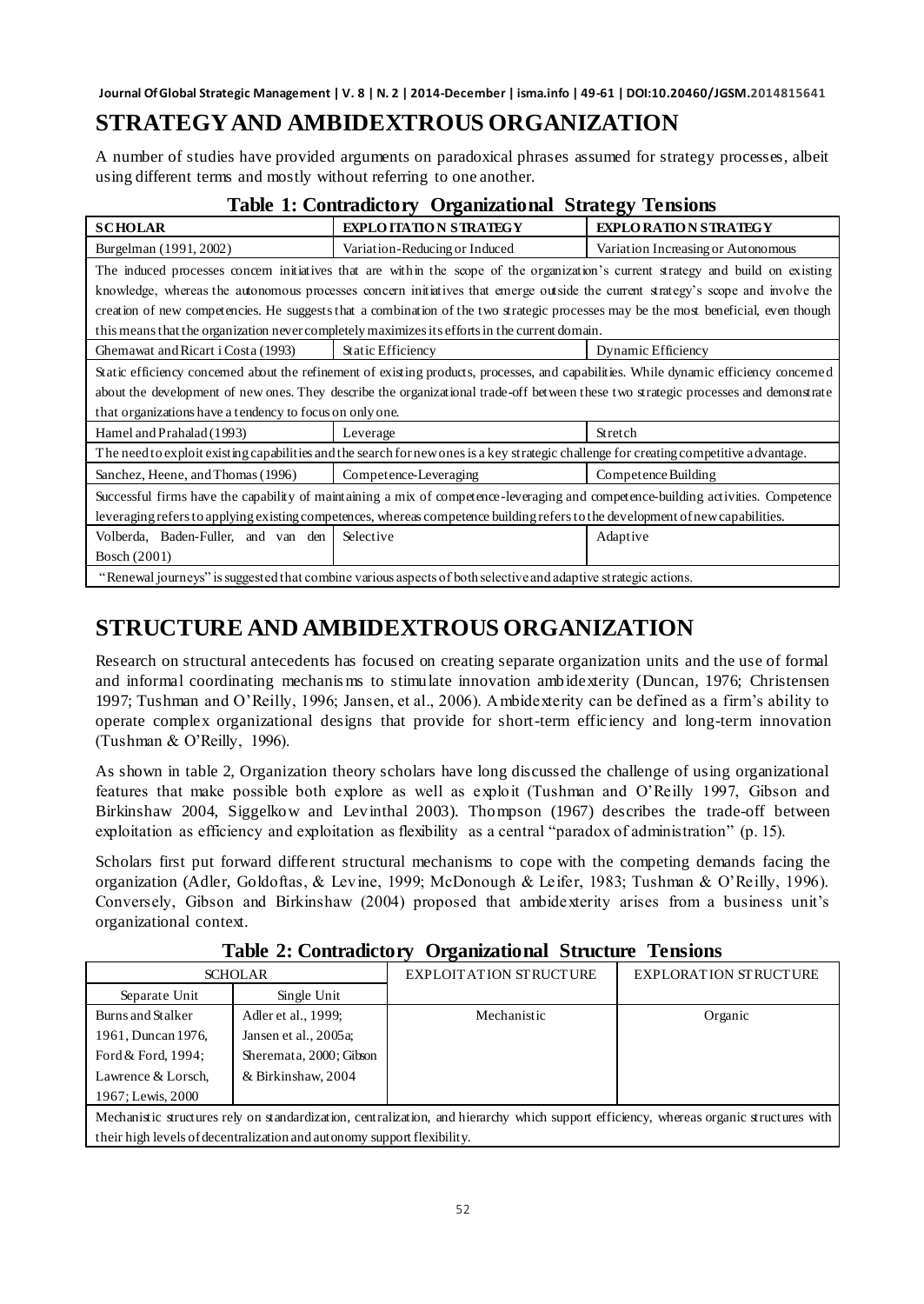## **CULTURE AND AMBIDEXTROUS ORGANIZATION**

Schein (1985) proposed that culture addresses two fundamental issues confronting organizations: the need to adapt to external changes, and the need to provide internal integration. Researchers have disagreed about how various types and cultural behaviors affect performance. Some have viewed cultivating a strong culture in which members agree and feel intensity about norms as a potential path to aligning employees with an organization's strategic priorities (Tushman & O'Reilly, 2002). One the other hand, some have been skeptical of the notion that a strong culture boosts performance, particularly in dynamic environments.

Organizations with a strong culture can induce cognitive and behavioral uniformity among group members (Nemeth & Staw, 1989; Staw, 2009) create clear and coherent values (Chatman & Cha, 2002; Saffold, 1988) and expect that members agree with and care intensely about those values (Jackson, 1966; O'Reilly, 1989) because groups tolerate less deviation as cohesion among members intensifies (Kaplan, Brooks, Shesler, King, & Zaccaro, 2009), even if core values emphasize dissent and creativity (e.g., Flynn & Chatman, 2001; Sutton & Hargadon, 1996). Althoght some researchers have questioned how well strong cultures improve bottom-line performance (Saffold, 1988), a growing body of research and a host of salient examples demonstrate how organizations attain strategic advantages through strong cultures (Collins & Porras, 1994; Gordon & DiTomaso, 1992; O'Reilly & Pfeffer, 2000).

Although strong culture organizations and their associated stability generally enjoy better performance than do weaker culture organizations, strong culture organizations are not as adaptive as may be necessary for their long-term survival, because strong cultures are associated with greater adherence to routines and behavioral uniformity. So they are less effective than weaker culture firms in dynamic environments (Boisnier, A., & Chatman J. A., 2003).

Following table mentions how scholars suggested paradoxical tensions of cultural ambidexterity.

| <b>SCHOLAR</b>                                                                                                                                                                                                                                                                                                                                                                                                                                                                                                                                                                                                                                                                                                                                                                                                                                 | <b>EXPLOITATION CULTURE</b> | <b>EXPLORATION CULTURE</b> |  |  |  |
|------------------------------------------------------------------------------------------------------------------------------------------------------------------------------------------------------------------------------------------------------------------------------------------------------------------------------------------------------------------------------------------------------------------------------------------------------------------------------------------------------------------------------------------------------------------------------------------------------------------------------------------------------------------------------------------------------------------------------------------------------------------------------------------------------------------------------------------------|-----------------------------|----------------------------|--|--|--|
| Tushman & O'Reilly, 1996; Tushman & Smith,                                                                                                                                                                                                                                                                                                                                                                                                                                                                                                                                                                                                                                                                                                                                                                                                     | Strong                      | Flexible                   |  |  |  |
| 2002                                                                                                                                                                                                                                                                                                                                                                                                                                                                                                                                                                                                                                                                                                                                                                                                                                           |                             |                            |  |  |  |
| Organizations benefit from simultaneously managing strong, stable cultures while maintaining the flexibility and adaptability                                                                                                                                                                                                                                                                                                                                                                                                                                                                                                                                                                                                                                                                                                                  |                             |                            |  |  |  |
| necessary to survive the ebbs and flows of turbulent environments                                                                                                                                                                                                                                                                                                                                                                                                                                                                                                                                                                                                                                                                                                                                                                              |                             |                            |  |  |  |
| Boisnier, A., & Chatman J. A., 2002; Schein,                                                                                                                                                                                                                                                                                                                                                                                                                                                                                                                                                                                                                                                                                                                                                                                                   | Dominant Culture            | Subculture                 |  |  |  |
| 1988; Ashby's (1956)                                                                                                                                                                                                                                                                                                                                                                                                                                                                                                                                                                                                                                                                                                                                                                                                                           |                             |                            |  |  |  |
| Co-existence of subcultures and a dominant culture when dealing with pivotal and peripheral values. Pivotal values are central to an                                                                                                                                                                                                                                                                                                                                                                                                                                                                                                                                                                                                                                                                                                           |                             |                            |  |  |  |
| organization's functioning, while Peripheral values are desirable but are not believed by members to be essential. Competition                                                                                                                                                                                                                                                                                                                                                                                                                                                                                                                                                                                                                                                                                                                 |                             |                            |  |  |  |
| between subcultures enhances the capacity of organizations to adapt to changing conditions. Strong culture firms might become more                                                                                                                                                                                                                                                                                                                                                                                                                                                                                                                                                                                                                                                                                                             |                             |                            |  |  |  |
| agile by allowing subcultures to emerge. Organizations with more variety are better equipped to respond to a complex environment.                                                                                                                                                                                                                                                                                                                                                                                                                                                                                                                                                                                                                                                                                                              |                             |                            |  |  |  |
| Norm variation, generated by subcultures characterized by creativity, can similarly foster innovation and adaptation to dynamic                                                                                                                                                                                                                                                                                                                                                                                                                                                                                                                                                                                                                                                                                                                |                             |                            |  |  |  |
| environments.                                                                                                                                                                                                                                                                                                                                                                                                                                                                                                                                                                                                                                                                                                                                                                                                                                  |                             |                            |  |  |  |
| Lewis & Boyer $(2007)$                                                                                                                                                                                                                                                                                                                                                                                                                                                                                                                                                                                                                                                                                                                                                                                                                         | Control                     | Flexible                   |  |  |  |
| Culture of flexibility promoted creativity while control helped with execution and arises from adherence to a norm that promotes                                                                                                                                                                                                                                                                                                                                                                                                                                                                                                                                                                                                                                                                                                               |                             |                            |  |  |  |
| adaptability. To promote adaptation, the norms that define an organization's culture need to promote flexibility, risk taking, and                                                                                                                                                                                                                                                                                                                                                                                                                                                                                                                                                                                                                                                                                                             |                             |                            |  |  |  |
| experimentation within the firm.                                                                                                                                                                                                                                                                                                                                                                                                                                                                                                                                                                                                                                                                                                                                                                                                               |                             |                            |  |  |  |
| L. Wang $&$ M. Rafiq                                                                                                                                                                                                                                                                                                                                                                                                                                                                                                                                                                                                                                                                                                                                                                                                                           | <b>Shared Vision</b>        | Diversity                  |  |  |  |
| Organizational diversity and shared vision are important to achieve either simultaneous or sequential ambidexterity.<br>Shared vision defined as the organizational values that promote organizational members play an active role in creating their own<br>organizational culture, contrary to the traditional top-down approach (Schein, 1985; Gregory, 1983; Wilkins and Ouchi, 1983) or the<br>strategic approach to culture, that leaders in an organization create the culture (Pettigrew, 1979). However, Diversity is defined as the<br>extent to which a firm tolerates differences, recognizes, evaluates, and rewards individuals to think originally in a frame-breaking<br>way, which, in turn, contribute to a rich cognitive pool of ideas, experience, and knowledge (Miller and Friesen, 1983; Popper and<br>Lipshitz, 1998). |                             |                            |  |  |  |

#### **Table 1: Contradictory Organizational Cultural Tensions**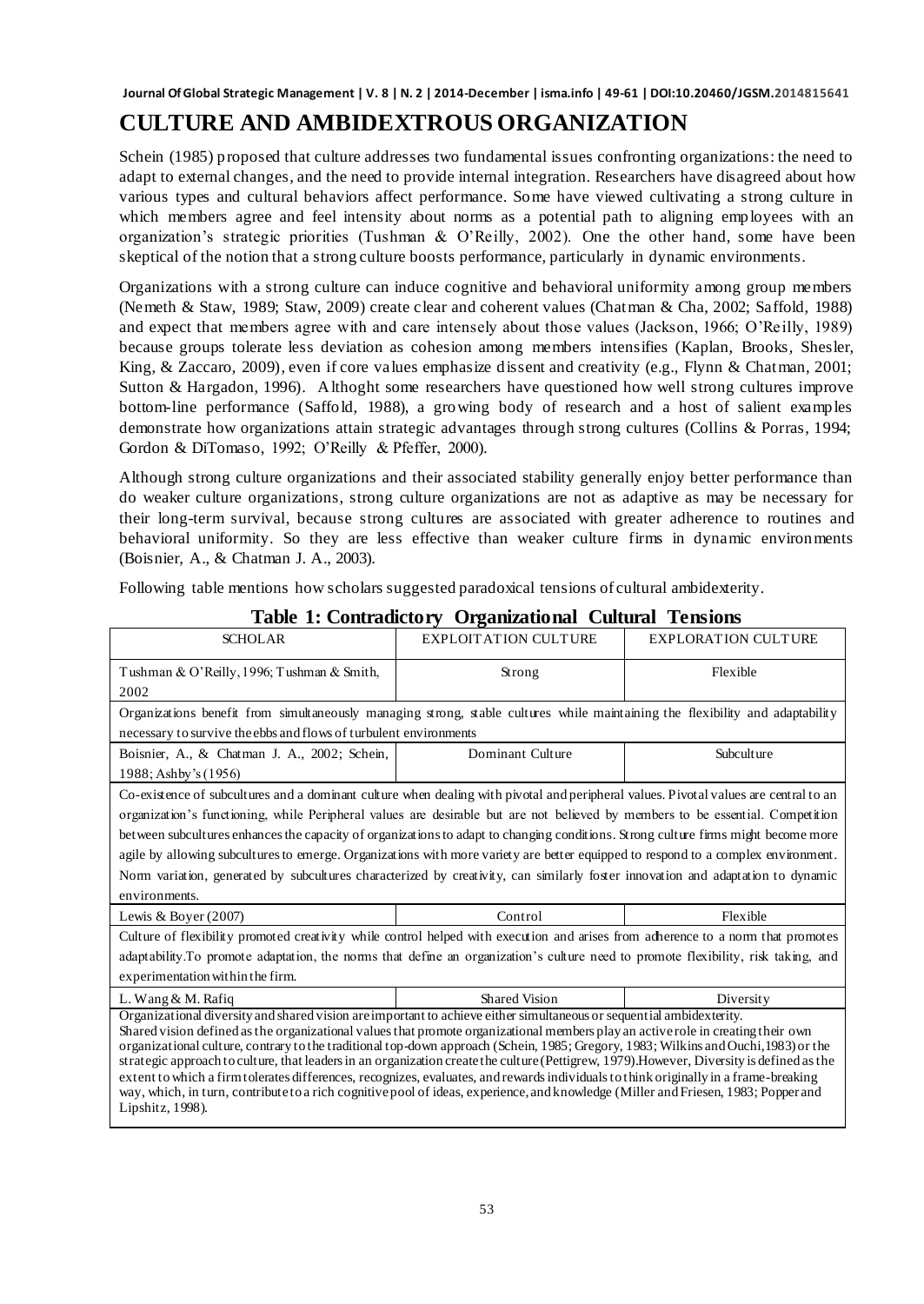### **MANAGEMENT MODEL OF AMBIDEXTROUS ORGANIZATION: HOT CUBE**

Most prior literature has focused on relevance of ambidexterity and organizational performance (Adler, Goldoftas and Levine, 1999; Ahuja and Lampert, 2001; Benner and Tushman, 2002; Gibson and Birkinshaw, 2004; He and Wong, 2004; McDonough and Leifer, 1983). In contrast, far less research has traditionally been devoted to how organizations achieve organizational ambidexterity (Adler et al., 1999; Siggelkow & Levinthal, 2003). Recently some studies indicate if a firm wants to gain these advantages and want to be ambidextrous; some organizational antecedents should support this strategy. They have started to investigate the antecedents of organizational ambidexterity and described organizational structures, behavioral contexts, and leadership processes as promoters of ambidexterity (Burgelman's, 1991; Flynn and Chatman 2001).

However a more holistic view is needed to cover previous one-dimensional studies. Our review resulted in the development of a management model that can be applied to describe, analyze, diagnose and promote ambidextrous organizations.

Ambidextrous organizational designs are composed of an interrelated set of organizational factors. None of organizational factors are dependent and all have bilateral relations. According to the principle of strategic fit or alignment, organizational performance is the consequence of fit between two or more factors such as strategy, structure, technology, culture and environment (Burns and Stalker, 1961). Strategic alignment is rooted in contingency theory, which suggests that there is no one best way of organizing (Miller et al., 1984) and must be fitted into its context in order to enhance firm performance (Bergeron et al., 2004). The contingency relationship that has received the most attention has been the one between organizational strategy and organizational structure, starting with Chandler's (1962) thesis that strategy precedes structure, and followed by a large number of studies in large and s mall manufacturing and service firms (Galbraith and Nathanson, 1979; Miller 1987; Freel, 2000). However there are situations where changes in structure lead to changes in strategy, even though strategy has been found to be a more important determinant of structure than structure is of strategy (Amburgey and Dacin, 1994).

An aligned organization will be operating effectively if organization cultures and structures appropriately designed in given strategic situations. It considers the degree of alignment that exists between competitive situations, strategy, culture and structure.

Thus it is expected that ambidextrous management model also be designed according to interaction of critical factors of environment, strategy, culture and structure that are domain of other organizational context. Changing one factor affects, sparks or hampers another's changing.

As ambidexterity seeks the balance of exploitative and explorative activities, it is expected not to be achieved without considering effective interplay of change in these three factors. Moving towards ambidextrous organization requires capable organizations of repeated change management at times of industry transitions (Tushman et al., 1996).

Culture is a socially constructed attribute of organizations which serves as the "social glue" binding organizational elements together (Cameron & Ettington, 1988; O'Reilly & Chatman, 1996; Schein, 1996). Changing an institutional culture successfully is difficult and complex, because a deeply imbedded culture tends to evolve only slowly, if at all, and changes to ingrained attitudes and beliefs are often strongly resisted. Research suggests that between 66% and 75% of organizational culture change efforts fail. However Organizations tend to develop and value set over time as they adapt and respond to challenges and changes in the environment (Schein, 1996; Sathe, 1985). Thus, complete culture changes should only be undertaken when absolutely essential and must be relevant in the context of improving overall business performance and consistent with strategic imperatives (Hooijberg & Petrock, 1993; Denison, 1989; Trice & Beyer, 1993; Cameron & Quinn, 1999; Kotter, 1995).

Yet organizational cultures do not change simultaneously with strategy changes. In addition strategy has strict relation with culture. Even strategy changes structure it can be hampered by culture and not implemented correctly.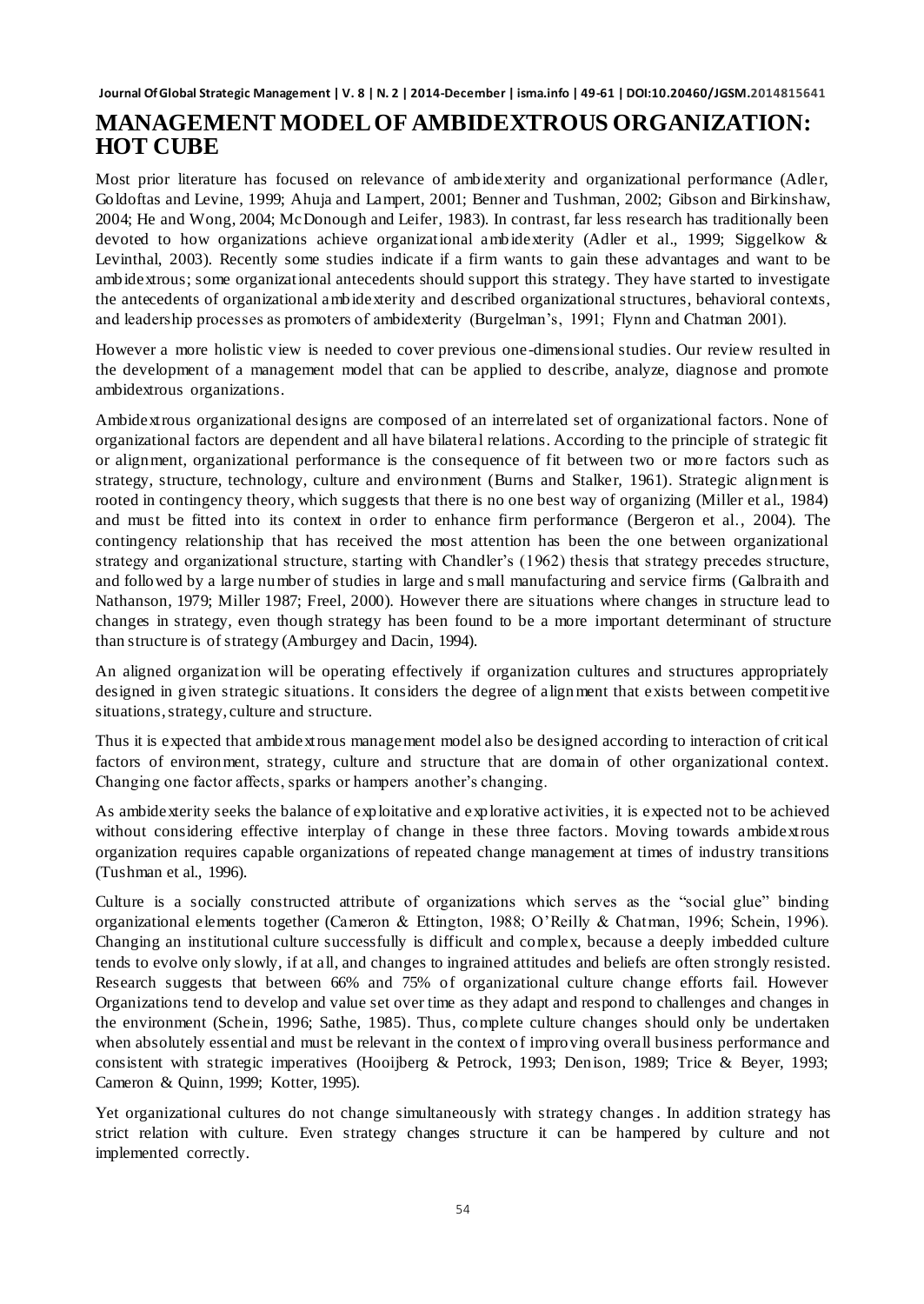To be ambidextrous, organizations have to reconcile internal tensions and conflicting demands in their t ask environments (Figure 2). Some academics identified the roles of organizational structures, cultures, and routines to manage contradictions. According to the literature several authors outline the various organizational antecedents and their paradoxical faces that can be instrumental in finding a balance between the two types of exploratory and exploitatively activities and thus our model considered following paradoxes with their strict interrelation.



### **Fig 2. Interrelation of Paradoxical Features of Ambidexterity Antecedents**

Composition of paradoxical types of strategy, structure and culture can produce various sorts of organizational with more o r less efficiency or flexibility. According to figure 3, each factor assumes as an axes of X, Y and Z. The large cube is fitted these axes which each edge is divided into 3 parts: explorative, exploitative and balanced features. This forms 27 small cubes with a specific characteristic caused from structural, strategic and cultural behaviors. Each organization according to its past, present and future orientations can be more fitted to one of these 27 cubes.

Achieving balanced condition may occur in only one or two factors, yet to be an ambidextrous organization and guarantee business continuity, this model presents the inside cube, showed in red, as the "Hot Cube", which completely has a balanced behavior as it's strategy, structure, and culture is ambidextrous.

The whole cubes are performing in a dynamic environment that changes can shift the organization from one cube to another. However sustainable success can be achieved only if the organization enhances their capabilities to reaches the "HOT CUBE".



#### **Fig 3. Management Model of Hot Cube**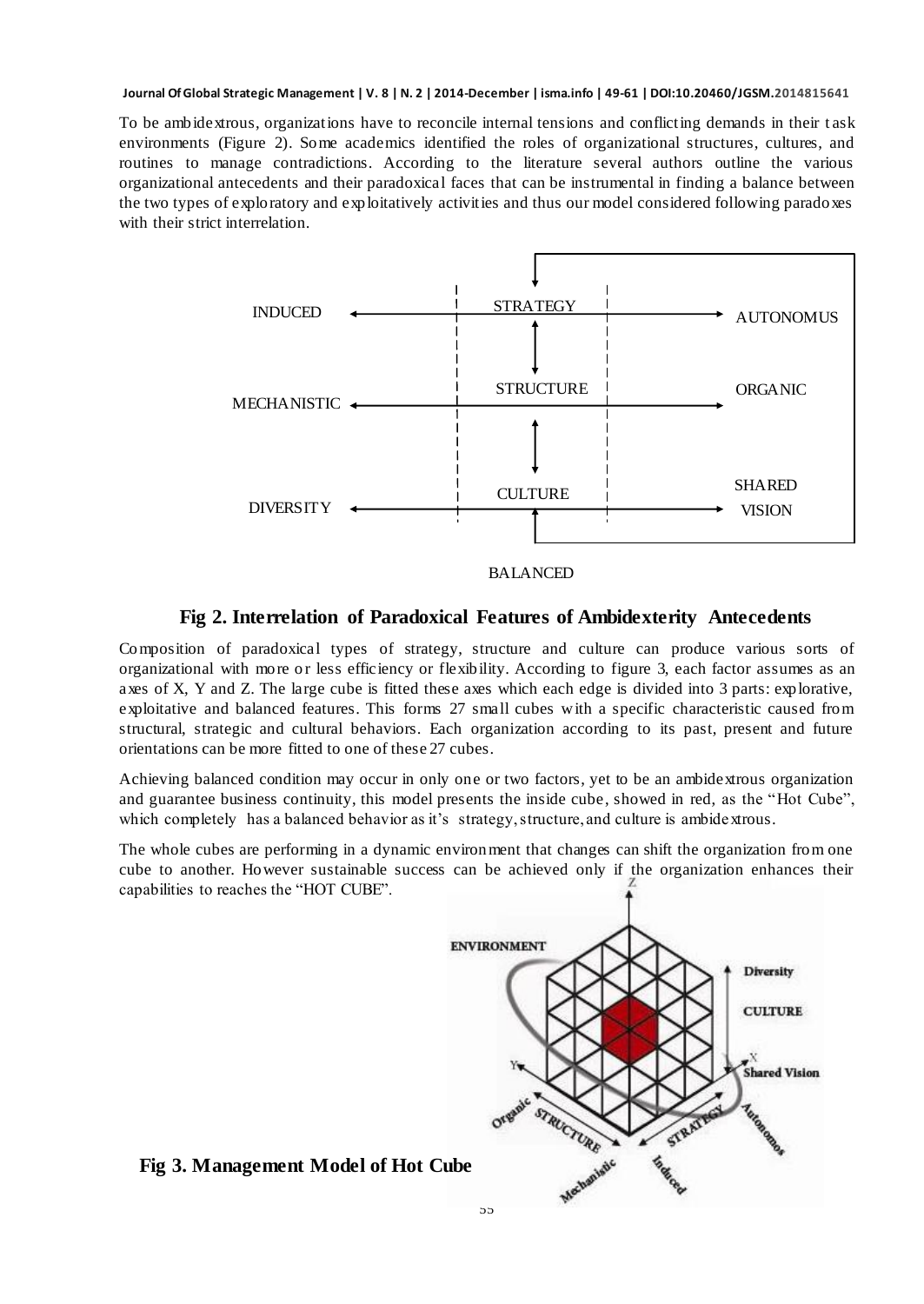## **CONCLUSION**

According to the principle of strategic alignment, organizational performance is the consequence of fit between two or more factors such as strategy, structure, culture and environment (Burns and Stalker, 1961). Strategic alignment is rooted in contingency theory, which suggests that there is no one best way of organizing (Miller et al., 1984) and must be fitted into its context in order to enhance firm performance.

These three basic organizational factors; strategy, structure and culture, have strong interrelationships. An aligned organization will be operating effectively if organization cultures and structures appropriately designed in given strategic situations. The contingency relationship that has received the most attention suggests strategy precedes structure. On the other hand, Strategy has strict relation with culture, while organizational culture does not change simultaneously with strategy changes. Even strategy changes structure it can be hampered by culture and not implemented correctly.

As ambidexterity seeks the balance of exploitative and explorative activities, it is expected not to be achieved without considering effective alignment of factors such as strategy, structure and culture which is environment. Some academics identified the roles of organizational structures, cultures, and strategy to manage contradictions.

Composition of paradoxical types of strategy, structure and culture can produce various sorts of organizations with more or less efficiency or flexibility. This research proposed a management model to describe, analyze, diagnose and promote organizations toward ambidexterity and suggests that sustainable success can be achieved only if the organizations continuously balance paradoxical tensions of strategy, structure and culture concurrently.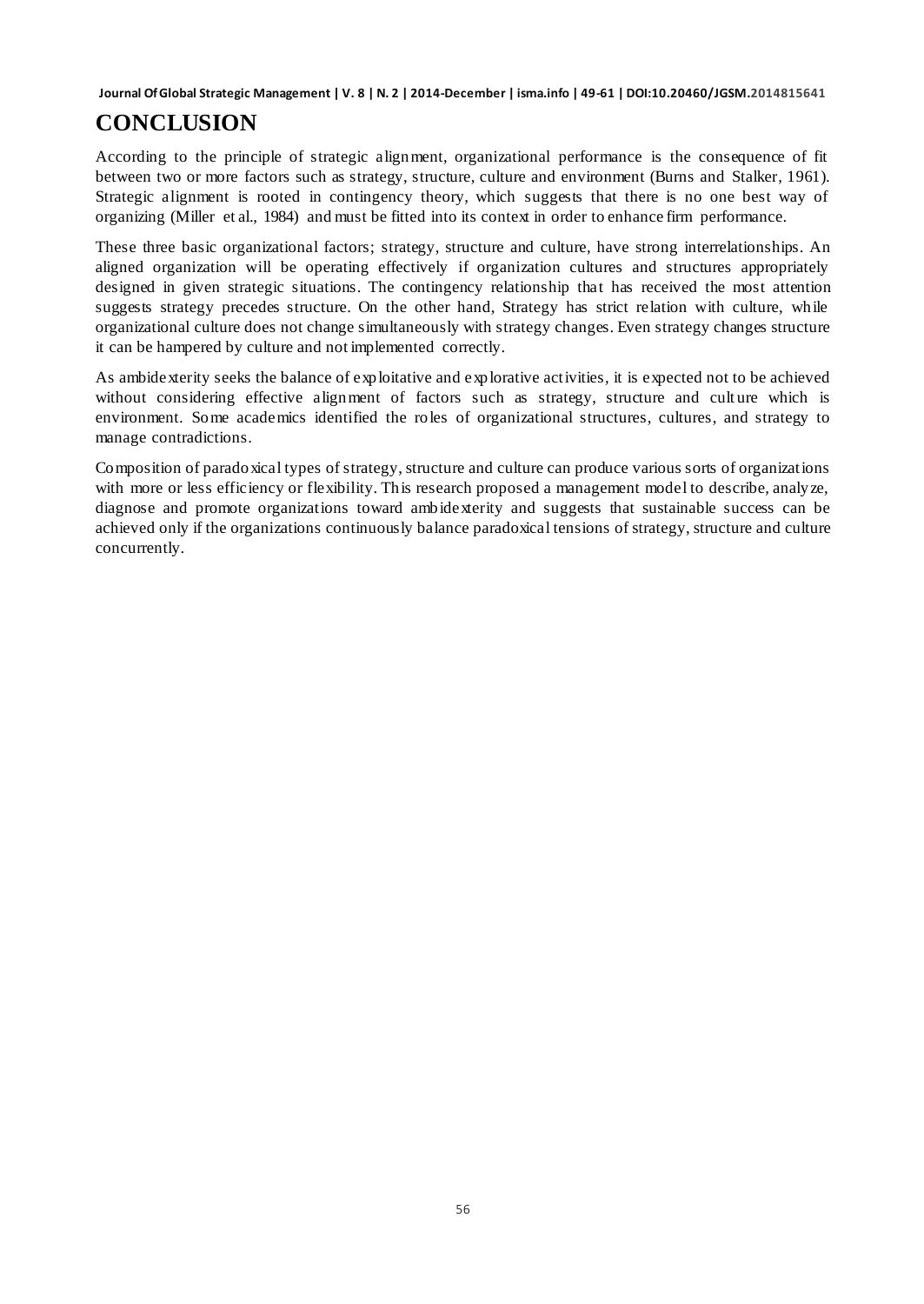### **REFERENCES**

Adler, P., Goldoftas, B., & Levine, D. (1999). Flexibility versus efficiency? A case study of model changeovers in the Toyota production system. Organization Science, 10: 43–68.

Ahuja, G., & Lampert, C. (2001). Entrepreneurship in the large corporation: A longitudinal study of how established firms create breakthrough inventions. Strategic Management Journal, 22: 521-543.

Alvesson, M. (2002). Understanding Organizational Culture. London: Sage.

Amburgey TL, Dacin T. (1994). As the left foot follows the right? The dynamics of strategic and structural change. Acad Manage J;  $37(6)$ :  $1427 - 52$ .

Ancona, D. G., Goodman, P. S., Lawrence, B. S., & Tushman, M. L. (2001). Time: A new research lens. Academy of Management Review, 26: 645-663.

Ashby, W.R. (1956). An introduction to cybernetics. London: Chapman & Hall Ltd.

Auh, S., & Menguc, B. (2005). Balancing exploration and exploitation: The moderating role of competitive intensity. Journal of Business Research, 58: 1652-1661.

Beigy MH.(2010). MA Thesis (Presenting the model of key success factors to increase organizational creativity and learning in Iran airports).

Benner, M. J., & Tushman, M. L. (2003). Exploitation, exploration, and process management: The productivity dilemma revisited. Academy of Management Review, 28: 238-256.

Bennet R, Gabiel H.1999. organizational factors and knowledge management with large marketing department: an empirical study. J knowledge management 1999; 3(3) 2-2-25.

Bettenhausen, K., & Murninghan, J. K. (1991). The development and stability of norms in groups facing structural change. Administrative Science Quarterly, 36: 20-35.

Blau, P.M. (1970). Decentralization in bureaucracies. In M. N. Zald (Ed.), Power in organizations. Nashville, TN: Vanderbuilt University Press.

Boisnier, A., & Chatman,J. (2002). The Role of Subcultures in Agile Organizations, Harvard Business School, 2-091.

Boisnier, A., & Chatman, J. (2003). Cultures and subcultures in dynamic organizations. In Mannix, E., and Petersen, R. (Eds.), The dynamic organization: 87-114. Mahwah, NJ: Lawrence Erlbaum Associates.

Brown, J. S., & Duguid, P. (2001). Knowledge and organization: A social-practice perspective. Organization Science, 12: 198-213.

Burgelman, R. A. (1991). Intraorganizational ecology of strategy making and organizational adaptation: Theory and field research. Organization Science, 2: 239-262.

Burgelman, R. A. (2002). Strategy as vector and the inertia of coevolutionary lock-in. Administrative Science Quarterly, 47: 325-357.

Burns, T., & Stalker, G. M. (1961). The management of innovation. London: Tavistock.

Cameron, K.S. and Ettington, D.R. (1988). The conceptual foundations of organizational culture. Higher Education: Handbook of Theory and Research, New York: Agathon, 356-396.

Cameron, K.S. and Quinn, R.,E. (1999). Diagnosing and Changing Organizational Culture. Reading, MA: Addison Wesley.

Certo, S.C. & Peter, J.P. 1991. Strategic Management: concepts and application. New York: McGraw-Hill.

Chandler, Alfred D., Jr. (1962), Strategy and Structure – Chapters in the History of the American Industrial Enterprise.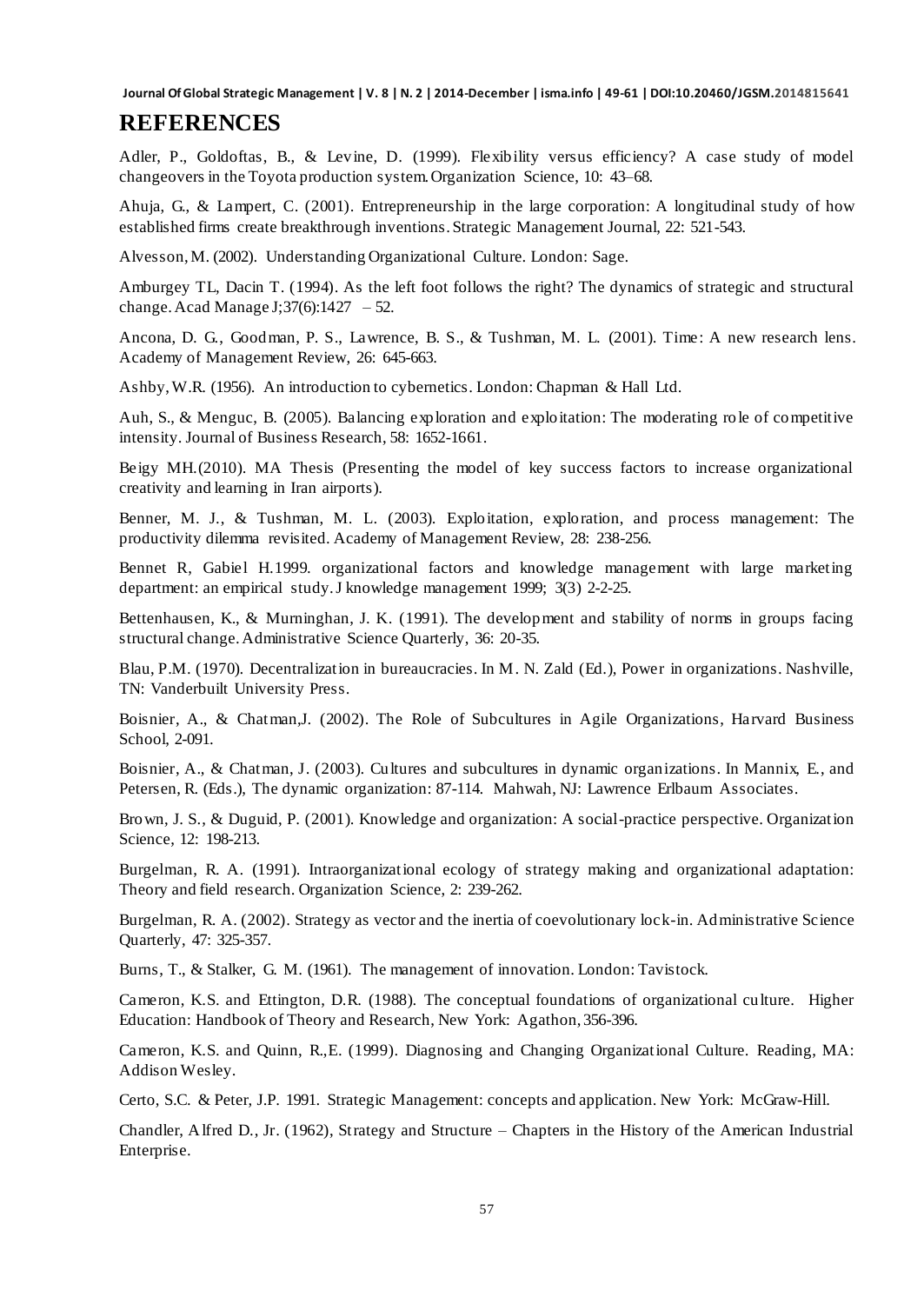Chatman, J. A. & Cha, S.A. (2002).In press. Leading through organizational culture. In, S. Chowdhury (Ed.), Next generation business series: Leadership: Financial Times-Prentice Hall Publishers.

Christensen, CM. (1997). The Innovator's Dilemma. Boston: Harvard Business School Press.

Collins, J.C. & Porras, J.I. (1994). Built to last : Successful habits of visionary companies. New York: Harper Business.

Daulatram B. Lund. (2003). Organizational culture and job satisfaction, Journal of Business & Industrial Marketing, 18(3): 219 – 236.

Davenport T, prusak L. (1998).Working knowledge; how organizational manage what they know. Boston: Harvard Business school press.

Denison, D. (1989). Corporate Culture and Organizational Effectiveness. New York: Wiley.

Dewar, R., & Werbel, J. (1979). Universalistic and contingency predictions of employee satisfaction and conflict. Administrative Science Quarterly, 24, 426-448.

Duncan, R. (1976). The ambidextrous organization: Designing dual structures for innovation. In R. H. Killman, L. R. Pondy, & D. Sleven (Eds.), The management of organization, New York: North Holland,1: 167-188.

Eisenhardt, K. M. (2000). Paradox, spirals, ambivalence: The new language of change and pluralis m. Academy of Management Review, 25: 703-705.

Fiol, C. 1991. Managing culture as a competitive resource: An identity-based view of sustainable competitive advantage. Journal of Management, 17(1): 191-211.

Floyd, S., & Lane, P. (2000). Strategizing throughout the organization: Managing role conflict in strategic renewal. Academy of Management Review, 25: 154-177.

Flynn, F., & Chatman, J. A. (2001). Strong cultures and innovation: Oxymoron or opportunity? In Cartwright, S., Cooper, C., Earley, C., Chatman, J., Cummings, T., Holden, N., Sparrow, P. & Starbuck, W. et al., (Eds.), International handbook of organizational culture and climate: 263 -287. Sussex: John Wiley & Sons.

Ford, J. D., & Ford, L. W. (1994). Logics of identity, contradiction, and attraction in change. Academy of Management Review, 19: 756–795.

Freel, M.S. (2000). Strategy and Structure in Innovative Manufacturing SMEs : The Case of an English Region, Small Business Economics, 15, 27-45.

Galbraith, J.R. and Nathanson, D. (1979). The Role of Organizational Structure and Process in Strategy Implementation. In Strategic Management : A New View of Business Policy and Planning, Schendel, D. and Hofer, C.W. (Eds.), Boston : Little, Brown, 249-283.

Gavetti, G., & Levinthal, D. (2000). Looking forward and looking backward: Cognitive and experiential search Administrative Science Quarterly, 45: 113-137.

Gerwin, D., & Kolodny, H. (1992). Management of advanced manufacturing technology: Strategy, organization, and innovation. New York: Wiley-Interscience.

Germain, R. (1996). The role of context and structure in radical and incremental logistics innovation adoption. Journal of Business Research, 35:117-127.

Ghemawat, P., & Ricart i Costa, J. 1993. The organizational tension between static and dynamic efficiency. Strategic Management Journal, 14: 59-73.

Ghoshal, S., & Bartlett, C. (1994). Linking organizational context and managerial action: The dimensions of quality in management. Strategic Management Journal, 15: 91-112.

Gibson, C. B., & Birkinshaw, J. (2004). The antecedents, consequences and mediating role of organizational ambidexterity. Academy of Management Journal, 47: 209-226.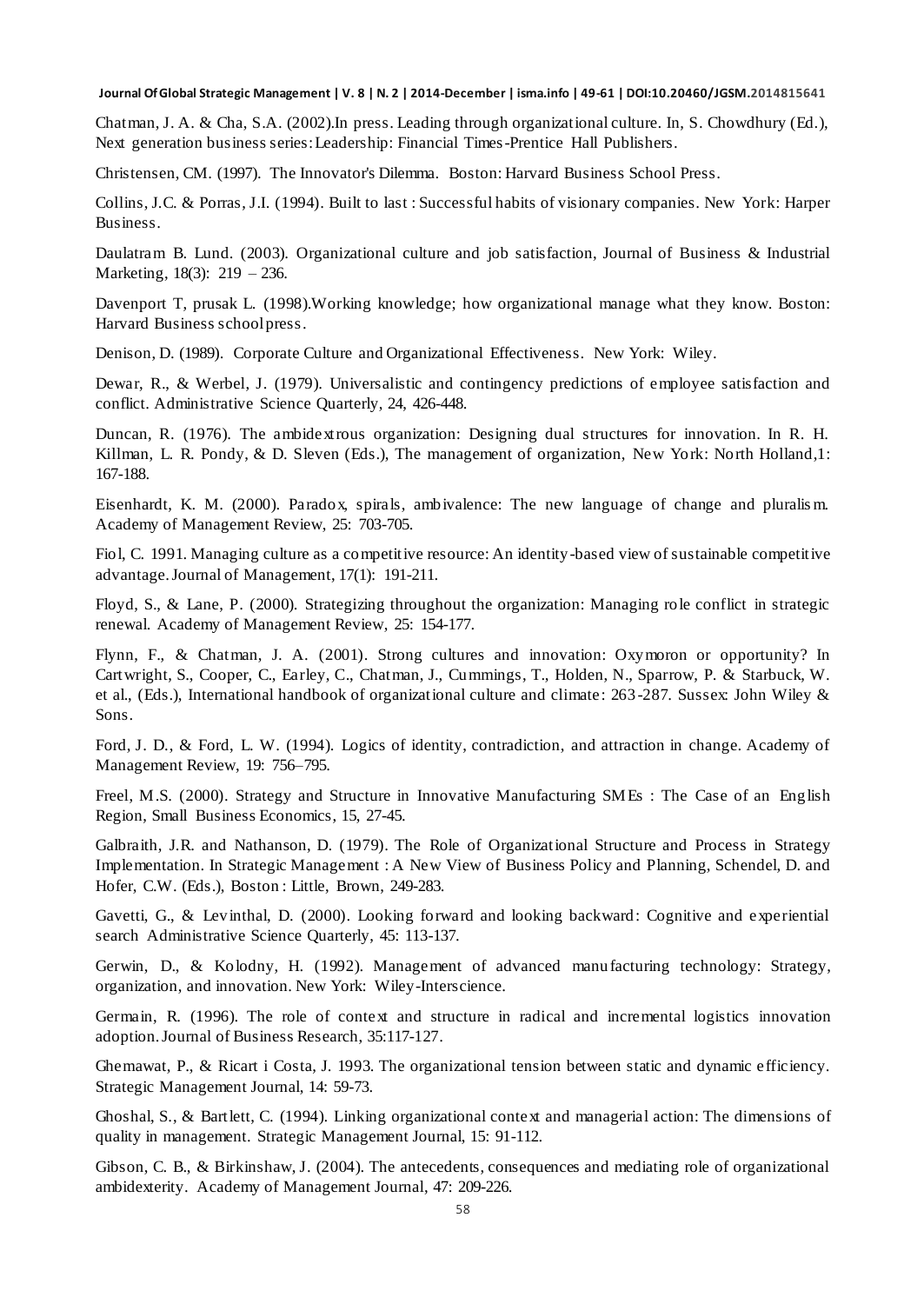Gordon, G. G. & DiTomaso, N. (1992). Predicting corporate performance from organizational culture. Journal of Management Studies, 29: 783-798.

Gregory, K.L. (1983). Native-view paradigms: Multiple cultures and culture conflicts in organizations. Administrative Science Quarterly, 28, 359-376.

Gupta, A. K., Smith, K. G., & Shalley, C. E. (2006). The interplay between exploration and exploitation. Academy of Management Journal, 4: 693-706.

Habib, Mohammed/Victor, Bart (1991), Strategy, Structure, and Performance of U.S. Manufacturing and Service MNCs, in: Strategic Management Journal,12: 589 – 606.

Hamel, G., & Prahalad, C. K. (1993). Strategy as stretch and leverage. Harvard Business Review, 71: 75-84.

Hannan, M. T., & Freeman, J. (1977). The population ecology of organizations. American Journal of Sociology, 82:929-964.

He, Z. L., & Wong, P. K. (2004). Exploration vs. exploitation: An empirical test of the ambidexterity hypothesis. Organization Science, 15: 481-494.

Hooijberg, R.and Petrock, F.(1993). On cultural change: Using the competing values framework to help leaders to a transformational strategy. Human Resource Management, 32: 29-51.

Hunger, J.D., and Wheelen, T.L. (2007) Essentials of Strategic Management. New Jersey: Pearson .

Jackson, J. (1966). A conceptual and measurement model for norms and roles. Pacific Sociological Review, 9: 35-47.

James, L., James L. & Ashe D. (1990). The Meaning of organizations: the role of cognition and values. In P. Schneider (ed.), Organizational Climate and Culture, San Francisco, CA: Jossey-Bass, 32 – 54.

Janićijević, N., (2013). The [Mutual Impact of Organizational Culture and Structure.](http://econpapers.repec.org/RePEc:beo:journl:v:58:y:2013:i:198:p:35-60) Economic Annals, 8(198).

Jansen, J. J. P., van den Bosch, F. A. J., & Volberda, H. W. (2006). Exploratory innovation, exploitative innovation, and performance: Effects of organizational antecedents and environmental moderators. Management Science, 52(11): 1661-1674.

Johnson, G., Scholes, K, & Whittington, R., (2008), Exploring Corporate Strategy: Te xts and Cases,8th Edition .Prentice Hall International, United Kingdom.

Kaplan, S., Brooks-Shesler, L., King, E. B., & Zaccaro, S. (2009). Thinking inside the box: How conformity promotes creativity and innovation. In E.A. Mannix, M.A. Neale & J.A. Goncalo (Eds.), Research on managing groups and teams: Creativity in groups, vol. 12: 229-265, Emerald Group Publishing Limited

Kotter, J. P. (1995). Leading change: Why transformation efforts fail. Harvard Business Review, March-April: 59-67.

Lawrence, P., & Lorsch, J. (1967). Organization and environment: Managing differentiation and integration. Boston: Harvard University.

Levinthal, D., & March, J. (1993). Myopia of learning. Strategic Management Journal, 14: 95-112.

Lewis, M. W. (2000). Exploring paradox: Toward a more comprehensive guide. Academy of Management Review, 25: 760–777.

Lewis, M. W., Boyer, K. K. (2007), "Innovation-supportive Culture: The Impact of Organizational Values on Process Innovation", Journal of

Operations Management, 25: 871-884

Lubatkin, M. H., Simsek, Z., Ling, Y., & Veiga, J. F. (2006). Ambidexterity and performance in small- to medium sized firms : The pivotal role of top management team behavioral integration. Journal of Management, 32(5):646-672.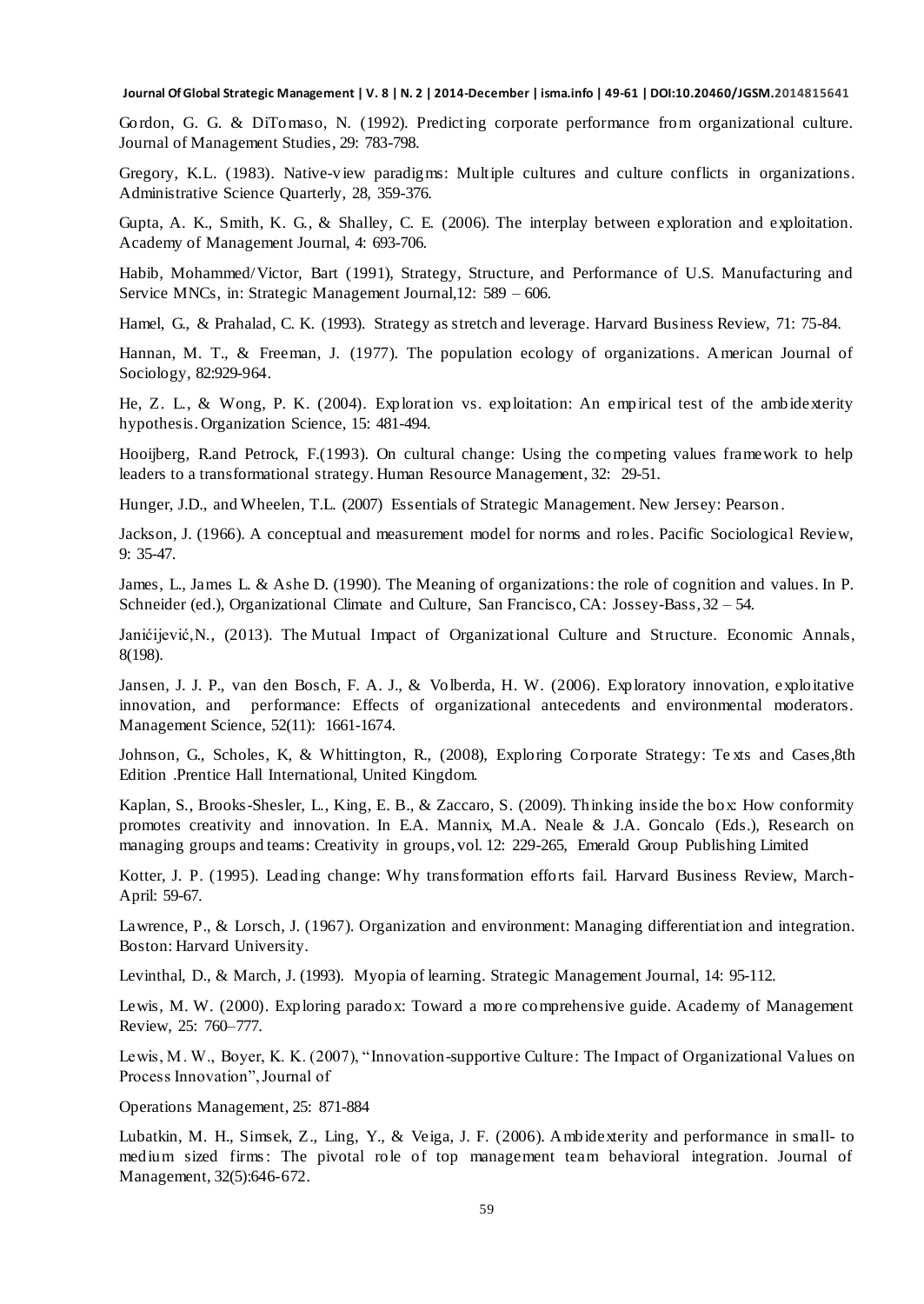Lyles, M., and Schwenk, C. (1992) Top management, strategy and organizational knowledge structures. In: Journal of Management Studies, 29(2): 155-174.

Martin, J. (2002). Organizational Culture: Mapping the Terrain. London: Sage.

McDonough, E. F., & Leifer, R. (1983). Using simultaneous structures to cope with uncertainty. Academy of Management Journal, 26: 727-735.

McGill, M. E., Slocum, J. W., & Lei, D. (1992). Management practices in learning organizations. Organization Dynamics, 21(1): 5-17.

Mehta, S. and Krishnan V.R. (2004), "Impact of Organizational Culture and Influence Tactics on Transformational Leadership", Journal of Management and Labor Studies, 29(4):281-290.

Miller, D. (1987). Strategy Making and Structure : Analysis and Implications for Performance. Academy of Management Journal, 30 (1) 7-32.

Miller, D. and Friesen, P. H. (1983). Strategy-making and environment: The third link. Strategic Management Journal, 4, 221-235.

Miller, D., & Friesen, P. H. (1984). Organizations: A quantum view. Englewood Cliffs, NJ: Prentice Hall.

Miller, D., & Friesen, P. H. (1986). Generic strategies and performance: An empirical examination with American data Part I: Testing Porter. Organization Studies, 7(1): 37-55.

Naranjo-Valencia, J.C., Jimenez-Jimenez, D., and Sanz-Valle, R., (2011). "Innovation or imitation?The role of organizational". Management Decision 49 (1): 55-72.

Nemeth, C., & Staw, B. M. (1989). The tradeoff of social control and innovation in groups and organizations. Advances in Experimental Social Psychology, 22: 175-210.

O'Reilly, C. A. & Pfeffer, J. (2000). Hidden value: how great companies achieve extraordinary results with ordinary people. Boston: Harvard Business School Press. Pottruck, D. S., & Pearce, T. 2001. Clicks and mortar: passion-driven growth

O'Reilly, C.A. and Chatman, J.A. (1996). Culture as social control: Corporations, cults, and commitment. In Staw, B.M. and Cummings, L.L. (Eds.) Research in Organizational Behavior,. Greenwich, CT: JAI Press, 18: 157-200

O'Reilly, Charles A. and Tushman, Michael L. (2008). Ambidexterity as a dynamic capability: Resolving the innovator's dilemma. Research in Organizational Behavior, 28: 185-206.

O'Reilly, Charles A. and Tushman, Michael L. (2011). Organizational ambidexterity in action: How managers explore and exploit. California Management Review, 53: 1-18.

O'Reilly, C. (1989). Corporations, culture, and commitment: Motivation and social control in organizations. California Management Review, 314: 9-25.

Popper, M. and Lipshitz, R. (1998). Organizational learning mechanis ms: A structural and cultural approach to organizational learning. Journal of Applied Behavioral Science, 34:161-179.

Saffold, G. S. (1988). Culture traits, strength, and organizational performance: Moving beyond "strong" culture. Academy of Management Review, 13: 546-558.

Sanchez, R., Heene, A., & Thomas, H. (1996). Dynamics of competence-based competition. New York:Wiley & Sons.

Sathe, V. (1985). Culture and Related Corporate Realities. Homewood, IL: Irwin.

Schein, E. (1985). Organizational culture and leadership. Jossey-Bass, San Francisco, CA.

Schein, E. 1988. Organizational socialization and the profession of management. Sloan Management Review, 30: 53-65.